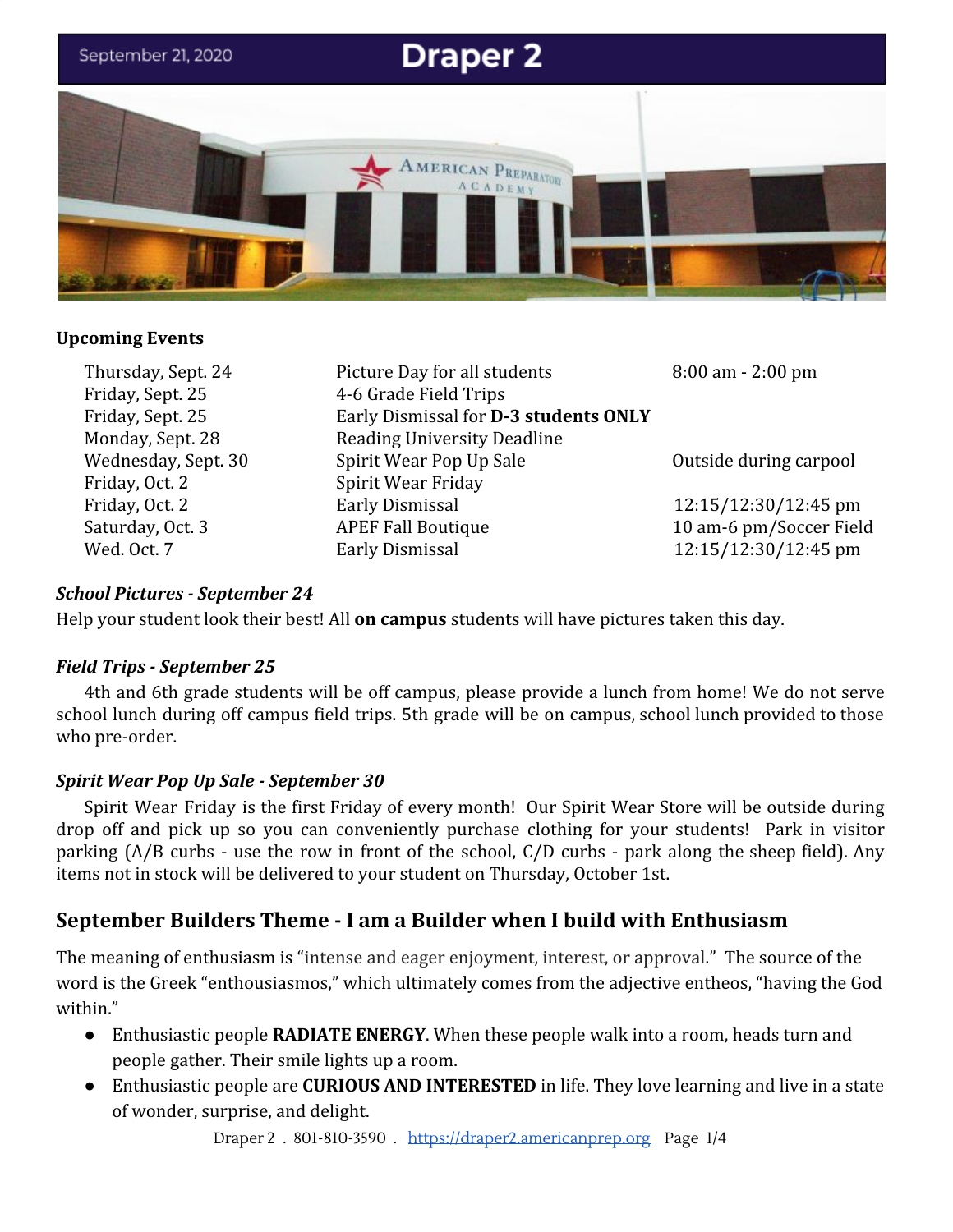- Enthusiastic people **FOCUS ON THE GOOD** (even when things aren't). They emphasize what they can do rather than what they can't do.
- Enthusiastic people **FEEL DEEPLY AND LAUGH OFTEN**. They show compassion for life's difficulties and use humor to help themselves and others through tough times.
- Enthusiastic people **DO SOMETHING THEY LOVE** every day, no matter how small. They are passionate about their work, hobbies, crafts, or the sports they play -- and it shows!
- Enthusiastic people **SERVE A GREATER PURPOSE** than themselves. They have a desire to help others and build community.

<http://livingwithenthusiasm.com/characteristics.htm>

# **From the Administrative Office**

### *Volunteer Opportunity - School Lunch Program*

We have an urgent need for a few volunteers to help serve lunch at Draper 2 and Draper 3. We are looking for volunteers who are available Monday, Wednesday, and Friday (at least 2 days per week) to help from 10:45 am to 1:15 pm. We expect to use these volunteers for at least a month and possibly until the end of December. Please email **Imarcotte@apamail.org** if you are interested!

### *Mask Requirement*

We are so grateful to have received free masks from French Toast for our students. This has allowed us to have masks available for those who forget, lose, or soil their mask. Unfortunately, this supply of free masks is almost gone!

Please remember to send your student to school with a clean mask EVERY day! We recommend having an extra mask stored in their backpack in case theirs gets broken, dirty, or lost.

Going forward, any students who don't have a mask will be required to call home and you will need to bring them a mask before they can attend school.

#### *APA Masks - Buy Yours Now!*

Earlier this year our Spirit Wear distributor had masks for sale, and they sold out quickly! Those who purchased these masks reported they were AWESOME! There are two sizes - one for adults and one for children. They have adjustable ear straps, making them fit snugly and not fall down. They have a nose insert that helps prevent glasses from fogging, and the material is very breathable.

We have worked with this supplier to design a mask for our campus, and we are making it available for pre-order at cost - \$7.00. Pre-orders will be collected for one week, and then it takes 2-3 weeks for masks to be produced and delivered. We expect to have them by the time students return from fall break. <https://www.americanprep.org/product/apa-custom-2-ply-face-mask/>

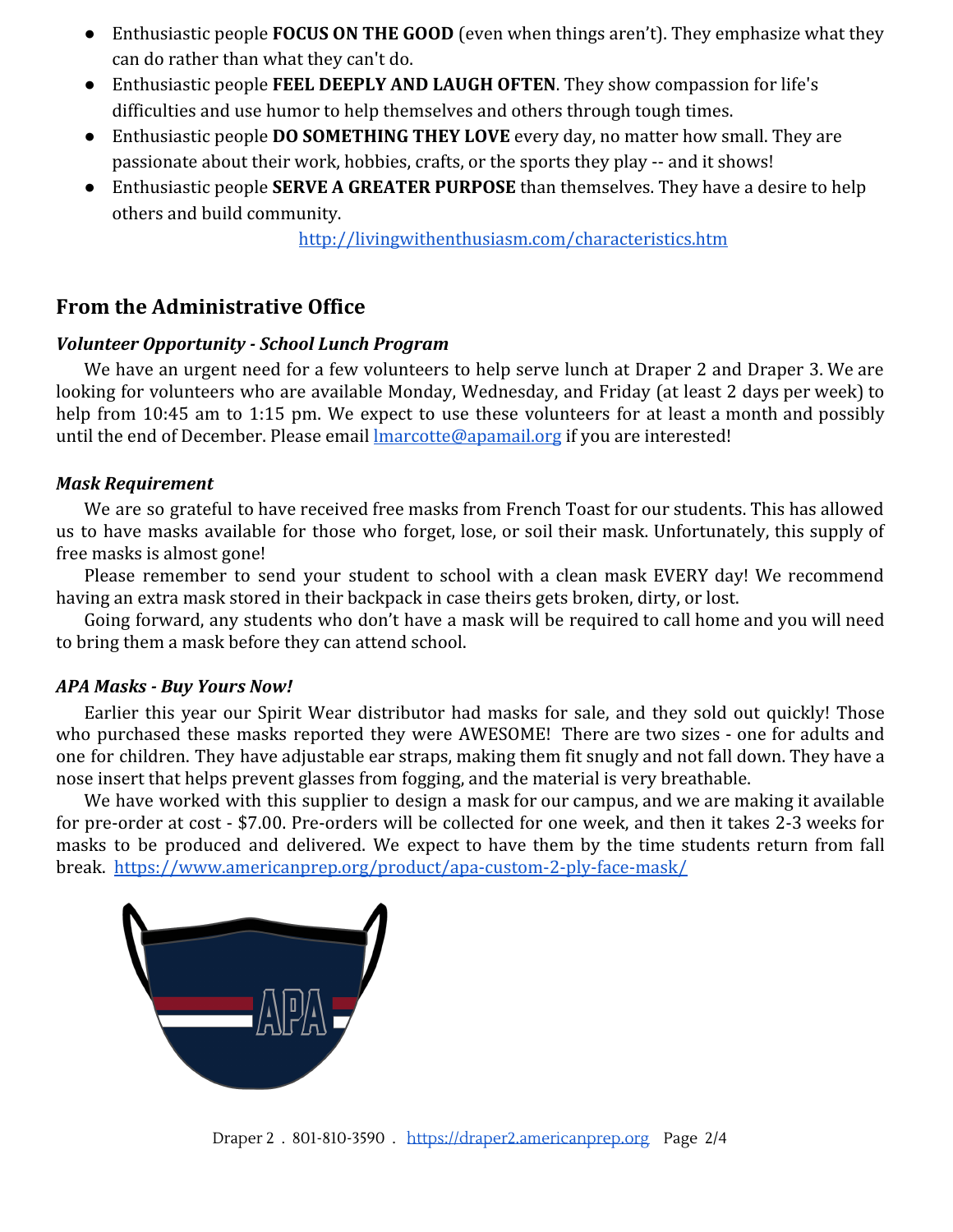#### *School Messenger*

We are using a new program to send email, text, and phone calls. To opt in for text messages, follow the instructions here - [Click for Flyer](https://draper2.americanprep.org/wp-content/uploads/sites/3/2020/09/9.21.20-School-Messenger-SMS-Opt-In-Flyer.pdf)

## *Activities - Online Clubs*

<https://draper2.americanprep.org/activities/>

# **From the Academic Office**

### *Constitution Day*

Thanks to all those who participated in reading the constitution! Special thanks to Judge Jared Bennet, Riverton Mayor Trent Staggs, APEF Executive Director Michelle Goudge and SLCC History Professor Aarti Nakka. If you missed the event or want to share it with family and friends, visit this link: <https://youtu.be/31l85I5Fhnc>

## *College Fair Recap*

Last week was COLLEGE WEEK at our campus! We had a wonderful College Fair on Monday and Friday with phenomenal parent volunteers! We also watched college videos during chew time.

Why do we do College Week in elementary school? To inspire our kids to start working now to develop good habits so that college is an option in their future! Ask your kids about what they learned during College Week. [Click here to see more](https://draper2.americanprep.org/college-week/)!

# **American Preparatory Education Foundation**

APA's 5 th Annual Fundraiser Boutique will be Saturday, October 3 on the soccer field *(between the Draper 2 and Draper 3 campuses)* from 10am to 6pm. A kids costume parade will begin at 1pm. For more information -- or, to sign up for a vendor or student-entrepreneur booth -- please go to [www.apaboutique.org.](http://www.apaboutique.org/)

Michelle Goudge, Executive Director

e: [mgoudge@americanprepfoundation.org](mailto:mgoudge@americanprepfoundation.org) | p: 801.661.1928 [www.facebook.com/pg/americanprepfoundation](http://www.facebook.com/pg/americanprepfoundation) [www.americanprepfoundation.org](http://www.americanprepfoundation.org/)